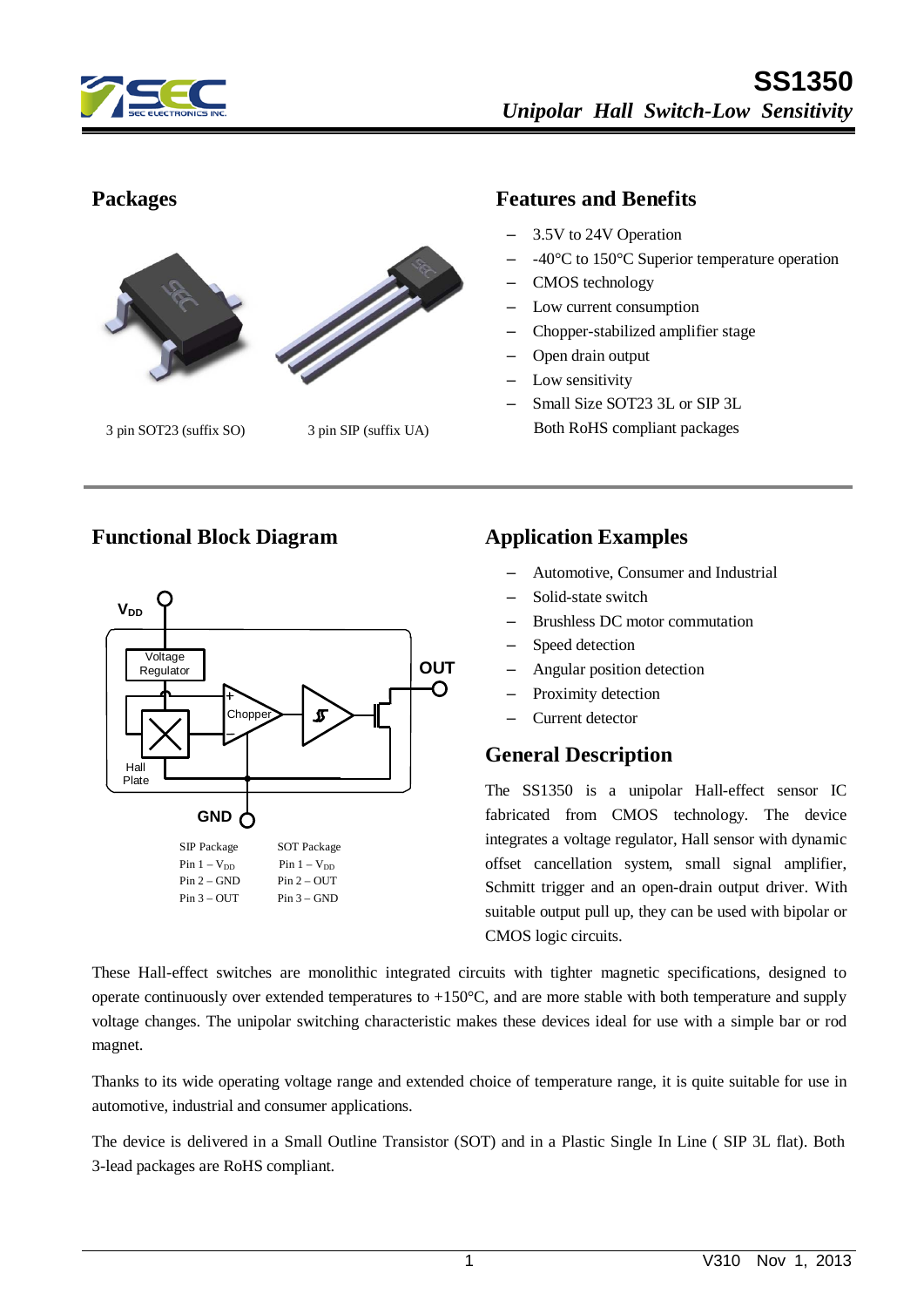

# **Glossary of Terms**

| MilliTesla (mT), Gauss     | Units of magnetic flux density: $1mT = 10$ Gauss                                 |  |  |
|----------------------------|----------------------------------------------------------------------------------|--|--|
| <b>RoHS</b>                | <b>Restriction of Hazardous Substances</b>                                       |  |  |
| Operating Point $(B_{OP})$ | Magnetic flux density applied on the branded side of the package which turns the |  |  |
|                            | output                                                                           |  |  |
|                            | driver ON ( $V_{\text{OUT}} = V_{\text{DSon}}$ )                                 |  |  |
| Release Point $(B_{RP})$   | Magnetic flux density applied on the branded side of the package which turns the |  |  |
|                            | output                                                                           |  |  |
|                            | driver OFF ( $V_{\text{OUT}}$ = high)                                            |  |  |

## **Pin Definitions and Descriptions**





| <b>SOT Pin <math>\mathbb{N}</math> SIP Pin <math>\mathbb{N}</math></b> | Name       | <b>Type</b> | <b>Function</b>       |
|------------------------------------------------------------------------|------------|-------------|-----------------------|
|                                                                        | $V_{DD}$   | Supply      | Supply Voltage pin    |
|                                                                        | <b>OUT</b> | Output      | Open Drain Output pin |
|                                                                        | <b>GND</b> | Ground      | Ground pin            |

## **Absolute Maximum Ratings**

| <b>Parameter</b>                 | <b>Symbol</b>    | Value        | <b>Units</b> |
|----------------------------------|------------------|--------------|--------------|
| <b>Supply Voltage</b>            | $\rm V_{DD}$     | 28           |              |
| <b>Supply Current</b>            | $_{\text{DD}}$   | 50           | mA           |
| Output Voltage                   | $\rm V_{OUT}$    | 28           |              |
| <b>Output Current</b>            | $1_{\rm OUT}$    | 50           | mA           |
| <b>Storage Temperature Range</b> | $\Gamma_{\rm S}$ | $-65$ to 170 | $\circ$      |

| <b>Operating Temperature Range</b> | <b>Symbol</b> | <b>Value</b> | Units |
|------------------------------------|---------------|--------------|-------|
| Temperature Suffix "E"             |               | $-40$ to 85  |       |
| Temperature Suffix "K"             |               | $-40$ to 125 |       |
| Temperature Suffix "L"             |               | $-40$ to 150 |       |

Exceeding the absolute maximum ratings may cause permanent damage. Exposure to absolute-maximum-rated conditions for extended periods may affect device reliability.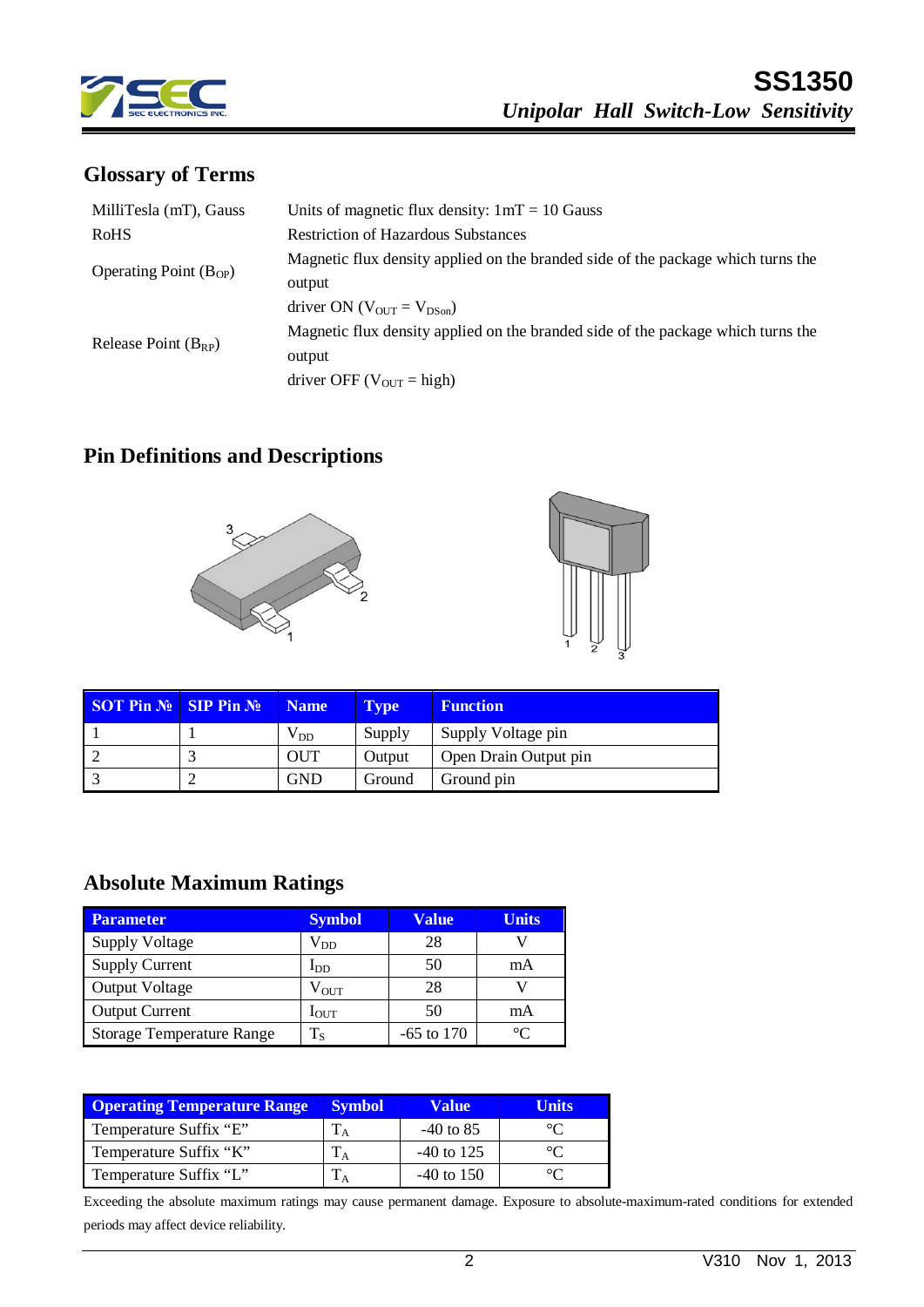

# **General Electrical Specifications**

| <b>Parameter</b>                 | <b>Symbol</b> | <b>Test Conditions</b>              | <b>Min</b> | Typ  | <b>Max</b> | <b>Units</b> |
|----------------------------------|---------------|-------------------------------------|------------|------|------------|--------------|
| <b>Supply Voltage</b>            | $V_{DD}$      | Operating                           | 3.5        |      | 24         | V            |
| <b>Supply Current</b>            | $I_{DD}$      | $B < B_{RP}$                        | 1.5        | 2.5  | 5          | mA           |
| <b>Output Saturation Voltage</b> | $V_{DSon}$    | $I_{OUT} = 20mA, B > B_{OP}$        |            | 0.4  | 0.5        | V            |
| <b>Output Leakage Current</b>    | $I_{\rm OFF}$ | $B < B_{RP}$ V <sub>OUT</sub> = 24V |            | 0.01 | 10         | μA           |
| <b>Output Rise Time</b>          | $L_{\Gamma}$  | $R_L = 1k\Omega$ , $C_L = 20pF$     |            | 0.25 |            | $\mu s$      |
| <b>Output Fall Time</b>          | tf            | $R_L = 1k\Omega$ , $C_L = 20pF$     |            | 0.25 |            | $\mu s$      |

DC Operating Parameters  $T_A = 25^{\circ}C$ ,  $V_{DD} = 3.5V$  to 24V (unless otherwise specified)

## **Magnetic Specifications**

DC Operating Parameters  $V_{DD} = 3.5V$  to 24V (unless otherwise specified)

| <b>Package</b> | <b>Parameter</b>       | <b>Symbol</b> | <b>Test Conditions</b>             | <b>Min</b> | <b>Typ</b> | <b>Max</b> | <b>Units</b> |
|----------------|------------------------|---------------|------------------------------------|------------|------------|------------|--------------|
|                | <b>Operating Point</b> | $B_{OP}$      |                                    | 100        | 125        | 150        | G            |
| <b>UA</b>      | Release Point          | $B_{RP}$      | $Ta = 25^{\circ}C$ , Vdd= $12V$ DC | 60         | 85         | 110        | G            |
|                | <b>Hysteresis</b>      | $B_{H YST}$   |                                    |            | 40         |            | G            |
|                | <b>Operating Point</b> | $B_{OP}$      |                                    | $-150$     | $-125$     | $-100$     | G            |
| <sub>SO</sub>  | <b>Release Point</b>   | $B_{RP}$      | $Ta = 25^{\circ}C$ , Vdd= $12V$ DC | $-110$     | $-85$      | $-60$      | G            |
|                | <b>Hysteresis</b>      | $B_{H YST}$   |                                    |            | 40         |            | G            |

## **Output Behavior versus Magnetic Pole**

DC Operating Parameters  $T_A = -40^{\circ}C$  to 150°C,  $V_{DD} = 3.5V$  to 24V (unless otherwise specified)

| <b>Test Conditions (UA)</b> | <b>Test Conditions (SO)</b> | OUT  |  |  |
|-----------------------------|-----------------------------|------|--|--|
| $B < B_{RP}$                | $B > B_{RP}$                | High |  |  |
| B > B <sub>OP</sub>         | B < B <sub>OP</sub>         | Low  |  |  |

The SOT-23 device is reversed from the UA package. The SOT-23 output transistor will be turned on(drops low) in

the presence of a sufficiently strong North pole magnetic field applied to the marked face.



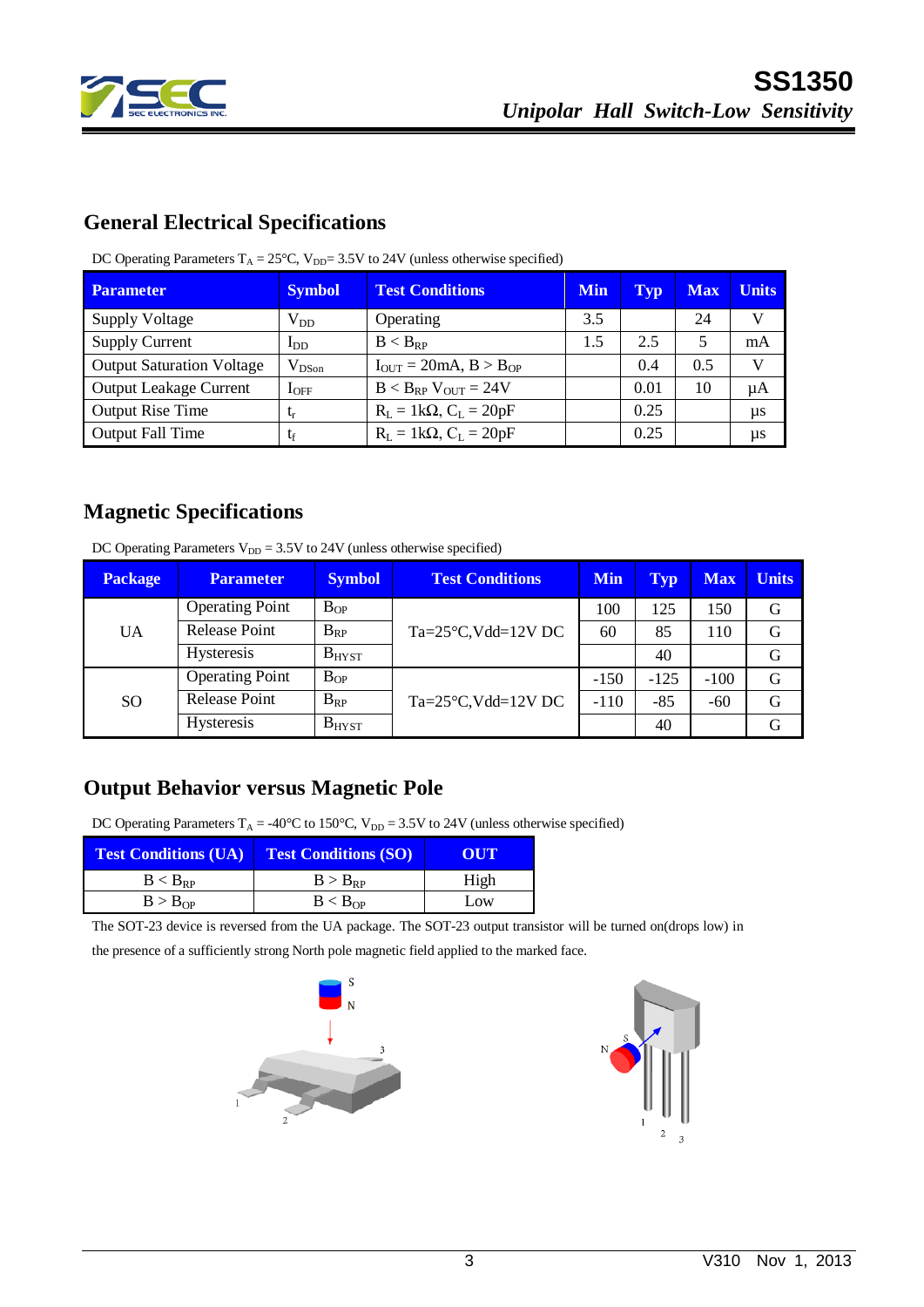

## **Application Information**

#### **Typical Three-Wire Application Circuit**



**Automotive and Harsh, Noisy Environments Three-Wire Circuit**



## **Application Comments**

For proper operation, a 100nF bypass capacitor should be placed as close as possible to the device between the  $V_{DD}$ and ground pin.

For reverse voltage protection, it is recommended to connect a resistor or a diode in series with the V<sub>DD</sub> pin.

When using a resistor, three points are important:

- the resistor has to limit the reverse current to 50mA maximum ( $V_{CC}$  / R1  $\leq$  50mA)
- the resulting device supply voltage  $V_{DD}$  has to be higher than  $V_{DD}$  min ( $V_{DD} = V_{CC} R1.I_{DD}$ )
- the resistor has to withstand the power dissipated in reverse voltage condition ( $P_D = V_{CC}^{2/2} R1$ )

When using a diode, a reverse current cannot flow and the voltage drop is almost constant ( $\approx 0.7V$ ).

Therefore, a 100  $\Omega$  /0.25W resistor for 5V application and a diode for higher supply voltage are recommended.

When a weak power supply is used or when the device is intended to be used in noisy environment, it is recommended the second figure above is used.

The low-pass filter formed by R1 and C1 and the Zener diode Z1 bypass the disturbances or voltage spikes occurring on the device supply voltage  $V_{DD}$ . The diode D1 provides additional reverse voltage protection.

Both solutions provide the required reverse voltage protection.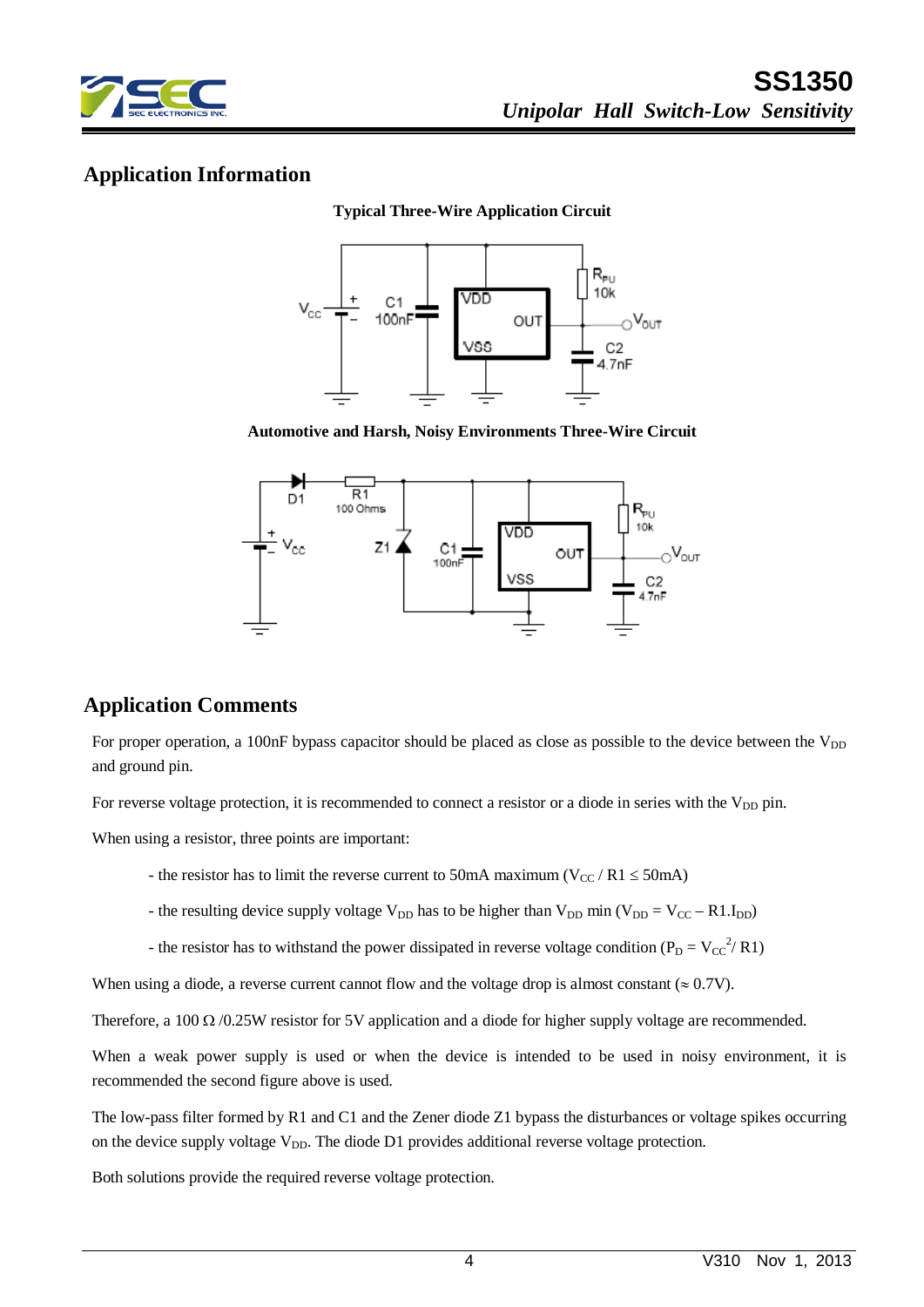

2.13 1.87

0.84(Nom)

 $0.38 \pm 0.01$ 

**Sensor Location**

1 2 3

1.00 1.20

## **ESD Precautions**

Electronic semiconductor products are sensitive to Electro Static Discharge (ESD). Always observe Electro Static Discharge control procedures whenever handling semiconductor products.

## **Package Information**







- **2). Leads must be free of flash and plating voids ;**
- **3). Do not bend leads within 1 mm of lead to package**